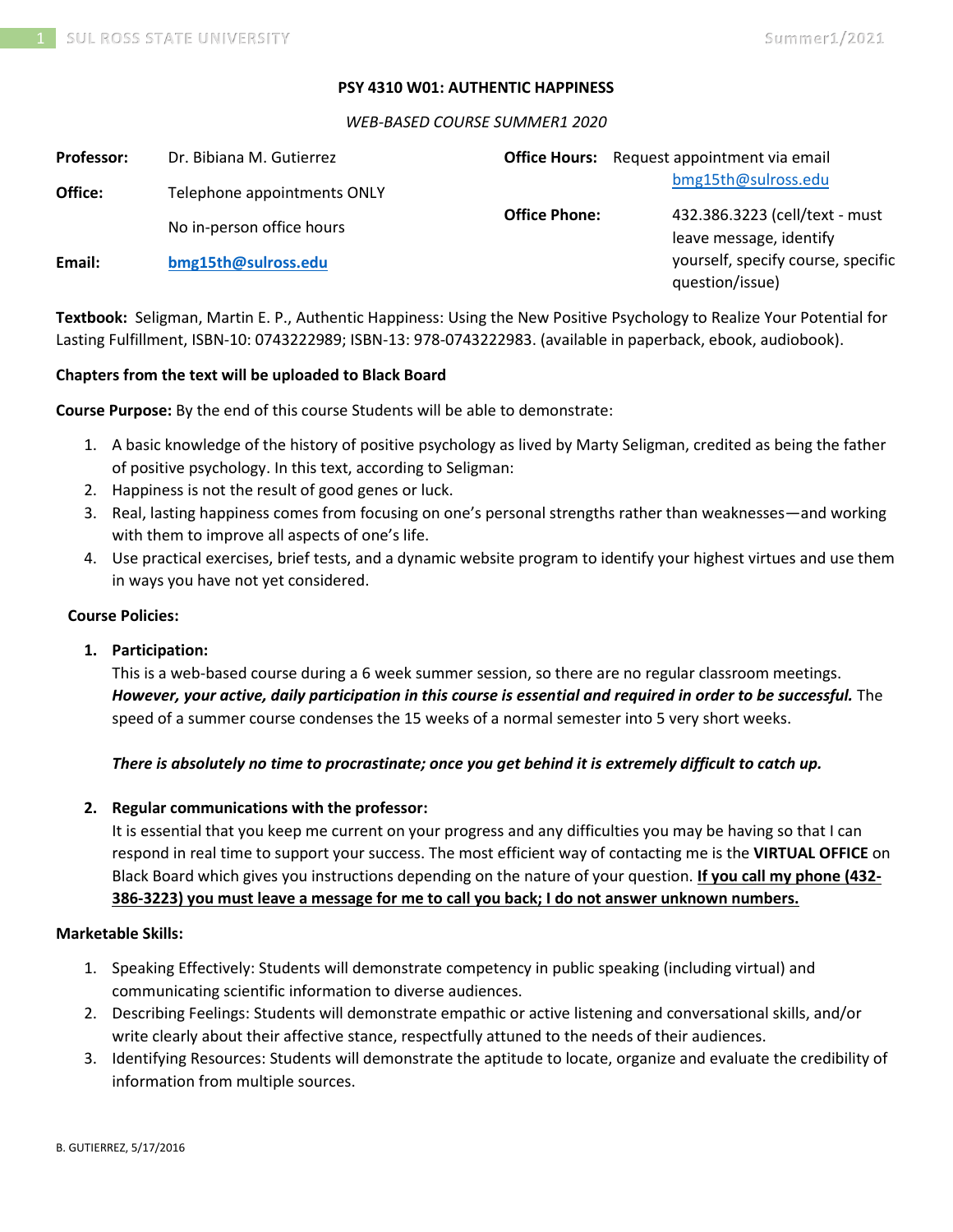4. Analyzing: Students will demonstrate ability to examine the underlying issues of a scientific problem, attending to the pertinent details and creating a plan of action, recognizing ambiguity and complexity as essential components.

# **Online Blackboard Support Help Desk:**

The Support Desk is where you can direct your more technical questions. For example, if you are having issues submitting a document, getting videos to play, or you are dealing with a technical error in the course. The support desk is open 24 hours a day, 7 days a week for your convenience. **You can reach the support desk:**

- By calling **888.837.6055**
- Via email **[blackboardsupport@sulross.edu](mailto:blackboardsupport@sulross.edu)**
- Using resources from the **Technology Support tab** within blackboard
- Clicking the **Support Desk graphic** on the course homepage (*available starting 5/18/2020)*

# *\*As always, academic questions about course assignments, due dates and general course questions should be directed to me (instructor).*

**Distance Education Statement:** Students enrolled in distance education courses have equal access to the university's academic support services, such as Smarthinking, library resources, online databases, and instructional technology support. For more information about accessing these resources, visit the SRSU website. Students should correspond using Sul Ross email accounts and submit online assignments through Blackboard, which requires secure login information to verify students' identities and to protect students' information. The procedures for filing a student complaint are included in the student handbook. Students enrolled in distance education courses at Sul Ross are expected to adhere to all policies pertaining to academic honesty and appropriate student conduct, as described in the student handbook. Students in webbased courses must maintain appropriate equipment and software, according to the needs and requirements of the course, as outlined on the SRSU website.

# 1. **Students with Special Needs:**

Sul Ross State University (SRSU) is committed to equal access in compliance with Americans with Disabilities Act of 1973. It is SRSU policy to provide reasonable accommodations to students with documented disabilities. It is the Student's responsibility to initiate a request. **Please contact Ms. Mary Schwartze, Counselor, Accessibility Services Coordinator, Ferguson Hall (Room 112) at 432.837.8363; mailing address is P.O. Box C-171 Sul Ross State University, Alpine, Texas 79832. Students should then contact the instructor as soon as possible to initiate the recommended accommodations.**

# **2. Religious Observance:**

Any student who is unable to participate in the course for the observance of a religious holy day will be allowed to make-up an exam or complete an assignment scheduled for that day. Arrangements for missing an exam or assignment due to a religious observance must be made with the instructor prior to that absence.

# **3. Course Behaviors - Respect and Disruptions:**

Watch the **VIDEO on NETTIQUETTE** on Black Board. You are encouraged and expected to openly engage in discussions, ask questions, share ideas, and express your thoughts in this web-based course in the same manner as in a face-to-face course. Please treat each other with dignity and respect and avoid disruptive behaviors. You are responsible for knowing what behaviors are acceptable versus unacceptable as referred to in the Student Conduct and Discipline section of the SRSU Student Handbook

[\(http://www.sulross.edu/sites/default/files//sites/default/files/users/docs/stulife/student\\_conduct\\_discipline.p](http://www.sulross.edu/sites/default/files/sites/default/files/users/docs/stulife/student_conduct_discipline.pdf) [df\)](http://www.sulross.edu/sites/default/files/sites/default/files/users/docs/stulife/student_conduct_discipline.pdf).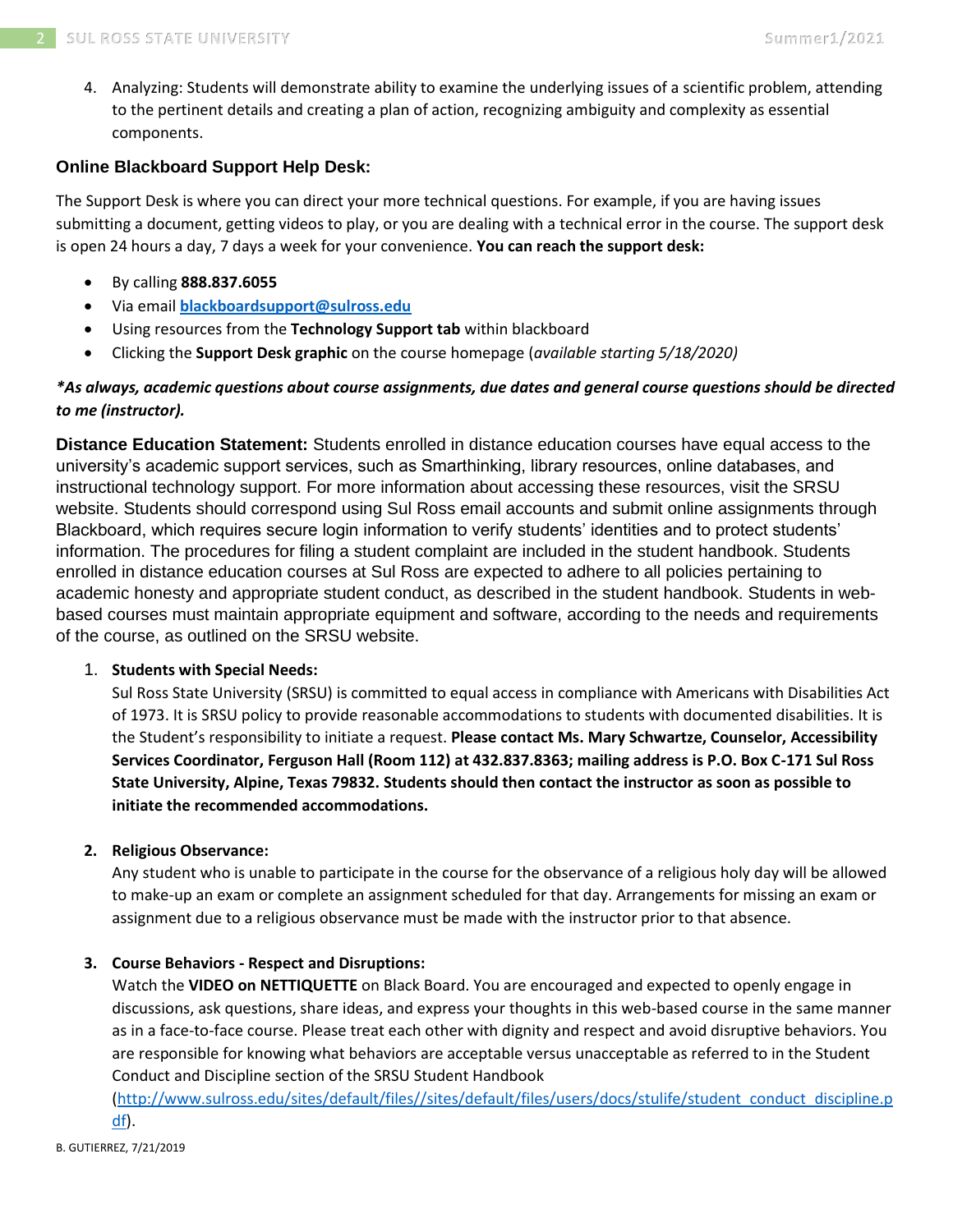## **4. Academic Integrity:**

Any instance of academic misconduct such as turning in an identical written assignment for another course without approval, cheating and plagiarizing written assignments, collusion, or misrepresenting facts will be punished to the full extent of the university's disciplinary policy and/or through legal action if indicated. You are responsible for reading the statement on *Academic Honesty* in the SRSU Student Handbook [\(http://www.sulross.edu/sites/default/files//sites/default/files/users/docs/stulife/student\\_conduct\\_discipline.p](http://www.sulross.edu/sites/default/files/sites/default/files/users/docs/stulife/student_conduct_discipline.pdf)  $df$ ). The faculty considers academic dishonesty to be a serious matter and will act accordingly. Students caught

engaging in any form of academic dishonesty will receive no credit for assignments/exams and more severe penalties may be pursued, including but not limited to failing the course.

## **5. Communicating with the Professor:**

The best way to contact me is through the **VIRTUAL OFFICE** on Black Board. **GENERAL QUESTIONS** are to be posted to a discussion board for all. For **PERSONAL or PRIVATE ISSUES** email the professor directly at [bmg15th@sulross.edu.](mailto:bmg15th@sulross.edu) I strive to respond as soon as possible. If you do not receive a reply within 24 to 48 hours during the work week, please resend your email or call me at 432.386.3223 and leave a message so that I will return your call; I do not answer unknown phone numbers. During weekends there may be a longer delay in my responding.

**COURSE REQUIREMENTS:** *It is your responsibility to make sure you have completed all assignments. You can track your progress on Black Board at any time under the My Grades link. There are a total of 40 Assignments and 1 participation grade which the professor will submit.*

- **1.** Regular and active **BLACK BOARD PARTICIPATION (BP = 50 points; 10 points/week).** Your individual activity on black board will be monitored via logs maintained by Black Board. It is your responsibility to check your email daily and for any announcements relevant to this course. (This is a subjective judgment on my part regarding the quality of your participation, taking exams when scheduled, and posting as required).
- **2.** Complete **ORIENTATION TO BLACK BOARD (SQ = 25 points)** which includes the **SYLLABUS QUIZ.**
- **3. ONLINE QUESTIONNAIRES (**It is your responsibility to make sure you have completed all assignments. You can track your progress on Black Board under the **My Grades** link.
- **4. Q = 20 points/questionnaire; total of 18)** at University of PA website; proof of taking it uploaded to Black Board.
- *5.* **DISCUSSION POSTS (DP = 20 points/post; total of 19)** (paragraph in the range of 3 4 sentences or more if you wish) of your thoughts, feelings, ideas, reactions, and/or connections to other things you have learned as related to your chapter readings and/or online Questionnaires. *These posts will be posted publicly for all students in the course to view, cannot be revised once posted, and will be monitored by the professor.* These posts are for the purpose of creating a sense of universality of your experience and enhancing shared learning. It can also be a spring-board to encourage conversations (threads) among students if you wish.
- *6.* **REFLECTION PAPER (RP = 100 points).** A summary of your experience in this course, what you learned, how you may have changed, future aspirations, etc. *Does not need to be in APA format.* ☺ **Your work will be graded on organization, grammar, spelling, and quality of effort.** Paper must be 2-4 pages double-spaced.

## **EXAMPLE:**

**(BP – 40pts) + (SQ- 25pts) + (DP – 360pts) + (Q – 340pts) + (RP –95pts) = 860/915 = 94.0 = "A"**

## **GRADE SCALE:**

B. GUTIERREZ, 7/21/2019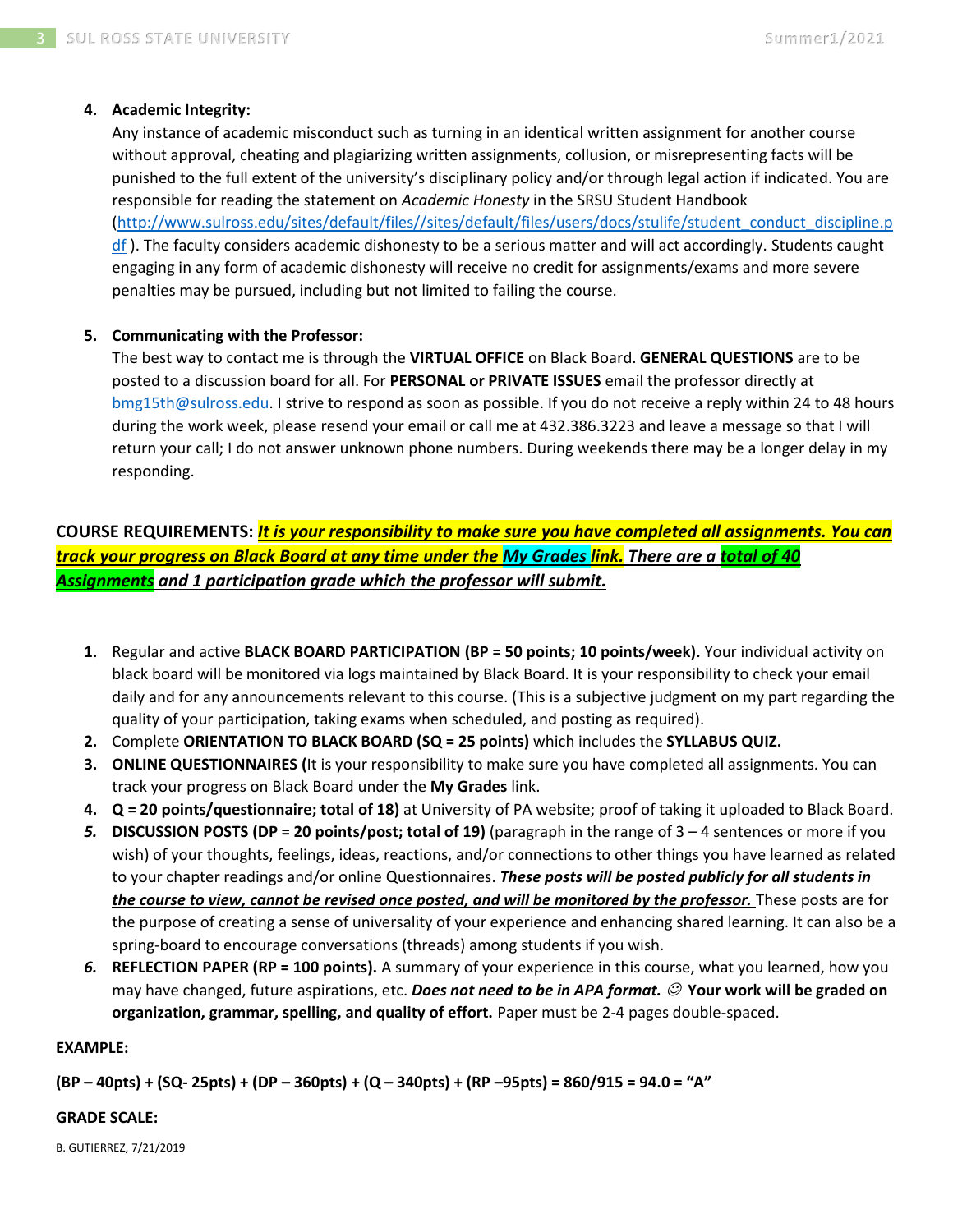## **90–100 = A; 80 –89 = B; 70–79 = C; 60-69 = D; 0-59 = F**

**\*EXTRA CREDIT**: There is NO extra credit offered in this course; unless you choose to take the VIA Strength Survey for Children, if you have any (10 pts).

**PLEASE READ:** During the course of this class, Students may have strong emotional/psychological reactions to the course material and/or discussions. If you feel that you are having difficulty with the learning environment, please discuss this with me immediately before continuing the course. Counseling and Accessibility Services [\(http://www.sulross.edu/section/2408/counseling-accessibility-services\)](http://www.sulross.edu/section/2408/counseling-accessibility-services) can provide brief, short-term individual and

group counseling or refer you to off-campus providers. You have already paid for these services through your Student Service Fee, whether you use them or not.

*If you have any issue or concern, I would appreciate you speaking with me first. If you feel we cannot come to a reasonable resolution, know that you can speak with the BASS Department Chair, Dr. Mark Saka (432.837.8157) regarding your concerns.*

*I endeavor to maintain as safe as possible learning environment for all and expect the highest standard of conduct from each one of us and the collective. I welcome constructive feedback in the service of this goal.*

*This syllabus is accurate to the best of my ability, but I reserve the right to modify it at any time and will inform you as soon as possible. If I do make any changes, I aspire to do so for the reasons of student fairness and/or circumstances beyond my control.*

# **COURSE SCHEDULE**

## **WEEK 1 (6/2 – 6/6)**

 $R - 6/2$  Access Blackboard for course and complete orientation activities

**START HERE** orientation to Black Board and **SYLLABUS QUIZ** (due Friday 5/22 *midnight*)

- F 6/4 **POST INTRODUCTION** (d6/6ue by Friday 5/22 *midnight)* (under **START HERE** module)
- F 6/4 **READ** Preface (preface ix) (due by Friday 5/21)

**WATCH** Videos Success in this Course

SN – **DEADLINE** for this week's Assignments (Read preface, BB Syllabus Quiz & 1 POST *by midnight).* 

## **WEEK 2 (6/7 – 6/13)**

M- 6/7 **READ** Chapter 1 - Positive Feeling and Positive Character (pp. 3 – 16)

## **GET USER LOGIN** for University of Penn Authentic Happiness

**LOG ONTO** <https://www.authentichappiness.sas.upenn.edu/user/login?destination=node/625>

## **Q1 - Take Fordyce Emotions Questionnaire**

T – 6/8 **POST1** (due by Tuesday 5/26 *midnight*)

**READ** Chapter 2 - How Psychology Lost Its Way and I Found Mine (pp. 17 – 29)

 $W - 6/9$  **READ** Chapter 3 - Why Bother to Be Happy? (pp. 30 – 44)

B. GUTIERREZ, 7/21/2019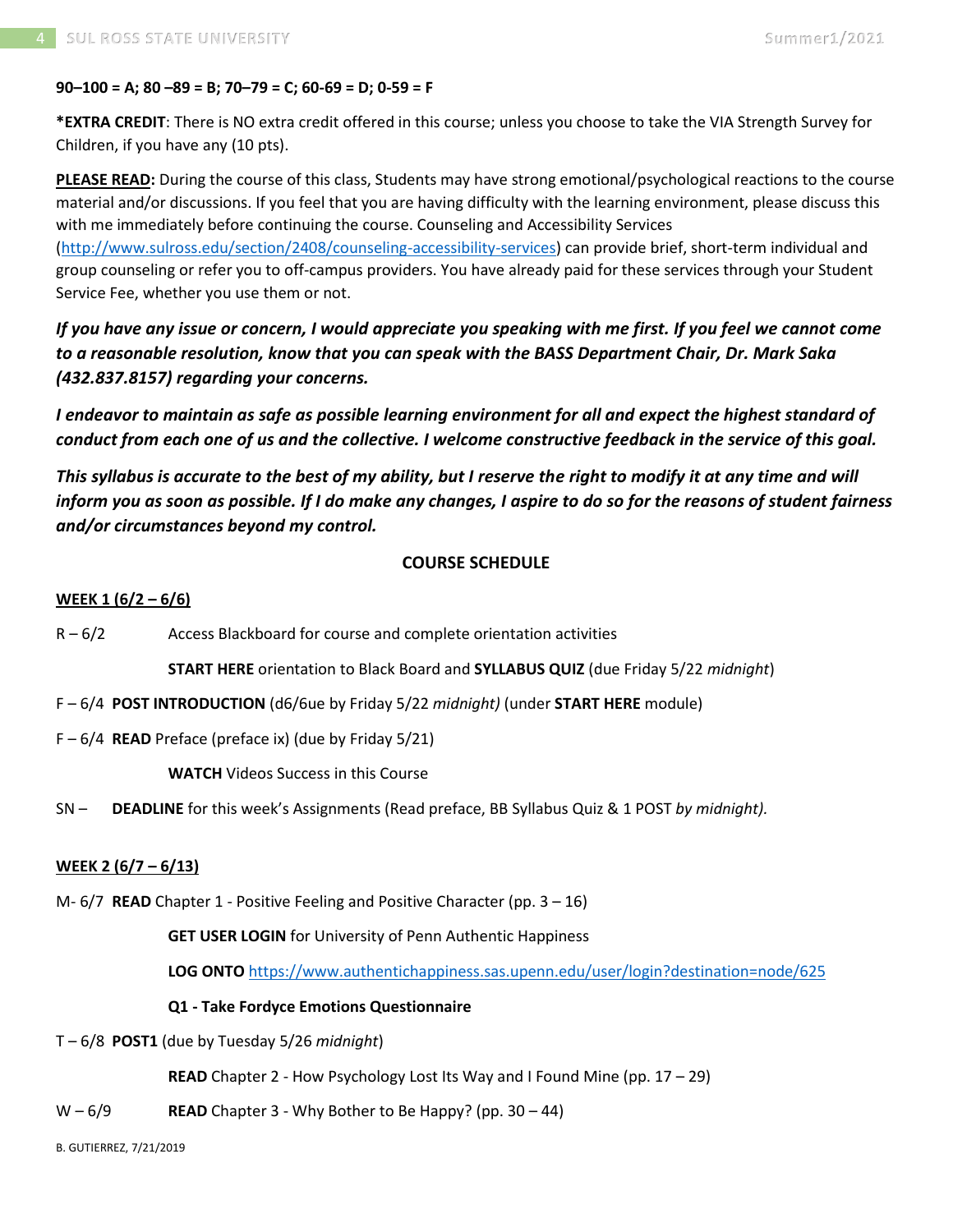# **Q2 - Take PANAS (Positive Affectivity & Negative Affectivity Scale-Momentary) Questionnaire** R – 6/10 **POST2** (due by Thursday 6/10*midnight*) **READ** Chapter 4 - Can You Make Yourself Lastingly Happier? (pp. 45 – 61) **Q3 - Take Subjective (General) Happiness Scale** F – 6/11 **POST3** (due by Friday 6/11*midnight*) **DEADLINE** for this week's Assignments (Read Chapters 1-4, 3 QUESTIONNAIRES & 3 POSTS *by midnight)* **WEEK 3 (6/14 - 6/20)** M- 6/14 **READ** Chapter 5 - Satisfaction about the Past (pp. 62 – 82) **Q4 - Take Satisfaction with Life Scale** T – 6/15 **POST4** (due by Tuesday 6/2 *midnight*) **Q5 - Take Transgression Motivation Scale POST5** (due by Tuesday 6/2 *midnight*) **READ** Chapter 6 - Optimism about the Future (pp. 83 – 101) **Q6 - Take Optimism Test** W – 6/16 **POST6** (due by Wednesday 6/3 *midnight*) **READ** Chapter 7 - Happiness is the Present (pp. 102 -124) **Q7 - Take the Gratitude Survey** R– 6/17 **POST7** (due by Thursday 6/4 *midnight*) **Q8 - Take Authentic Happiness Survey POST8** (due by Thursday 6/4 *midnight*) **READ** Chapter 8 - Renewing Strength and Virtue (pp. 125 – 133) **Q9 - Take Brief Strengths Test** F -6/18 **POST9** (due by Friday 6/5 *midnight*)

*6/20 - Last day for instructor initiated drop for excessive absences. Must reach the EVP and Provost of Academic Affairs' office by June 20 at 4 p.m.*

**DEADLINE** for this week's Assignments (Read Chapters 5-8, 6 QUESTIONNAIRES & 6 POSTS *by midnight)*

# **WEEK 4 (6/21- 6/27)**

M – 6/21 **READ** Chapter 9 - Your Signature Strengths (pp. 134 – 164)

## **Q10 - Take VIA Survey of Character Strengths**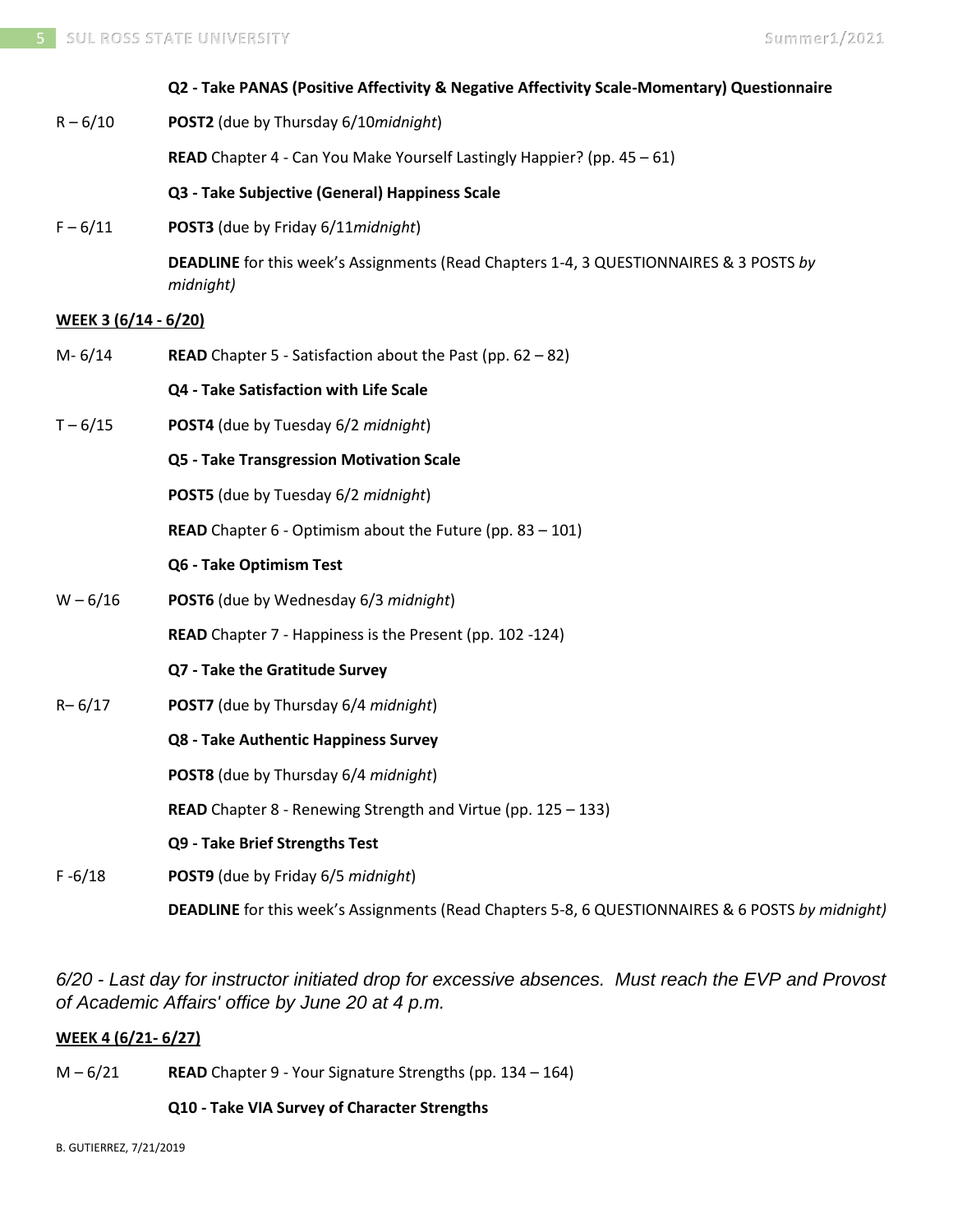| $T - 6/22$<br>(Midterm) | <b>POST10</b> (due by Tuesday 6/22 midnight)<br>Q11 - Take Grit Survey (character strength of perseverance)                                                            |  |  |
|-------------------------|------------------------------------------------------------------------------------------------------------------------------------------------------------------------|--|--|
|                         | <b>POST11</b> (due by Tuesday 6/22 midnight)                                                                                                                           |  |  |
|                         | <b>READ</b> Chapter 10 - Work and Personal Satisfaction (pp. 165 – 184)<br>Q12 - Take Work-Life Questionnaire                                                          |  |  |
| $W - 6/23$              | POST12 (due by Wednesday 6/23 midnight)                                                                                                                                |  |  |
|                         | <b>READ</b> Chapter 11- Love (pp. 185 - 207)                                                                                                                           |  |  |
|                         | Q13 - Take Close Relationships Questionnaires                                                                                                                          |  |  |
| $R - 6/2$               | POST13 (due by Thursday 6/11 midnight)                                                                                                                                 |  |  |
|                         | <b>READ</b> Chapter 12 - Raising Children (pp. $208 - 246$ )                                                                                                           |  |  |
|                         | QVIA -Take VIA Strength Survey for Children (for each one, if you have any or can use a close relative's<br>child, like niece/nephew/godchild; counts as Extra Credit) |  |  |
| $F - 6/25$              | <b>POST VIA</b> if you wish to share with others (due by Friday 6/25)                                                                                                  |  |  |
|                         | <b>DEADLINE</b> for this week's Assignments (Read Chapters 9-12, 4 QUESTIONNAIRES & 4 POSTS by midnight)                                                               |  |  |

*6/25 - Last day to drop a course with a "W" must be submitted to Registrars by 4pm*

# **WEEK 5 (6/28- 7/4)**

M – 6/28 **READ** Chapter 13 - Reprise and Summary (pp. 247 – 249)

## **Q14** *- RETAKE* **Fordyce Emotions Questionnaire**

T – 6/29 **POST14** (due by Tuesday 6/29 *midnight*)

## **Q15 - Take Approaches to Happiness**

**POST15** (due by Tuesday 6/29 *midnight*)

**READ** Chapter 14 – Meaning and Purpose (pp. 250 – 260)

W – 6/30 **READ**: Happiness is not enough: Well-being Theory – **PERMA**

<https://www.authentichappiness.sas.upenn.edu/node/2335>

## **Q16 -Take PERMA**

R – 7/1 **POST16** (due by Thursday 7/1 *midnight*)

**ACTIVITY1** - Do something in the service of your happiness

## **Q17 – Take Meaning in Life Questionnaire**

F – 7/2 **POST17** (due by Friday 7/2 *midnight*)

**DEADLINE** for last week's assignments (Read Chapters 13-14 & PERMA, 4 QUESTIONNAIRES, 4 POSTS, & ACTIVITY1 *by midnight)*